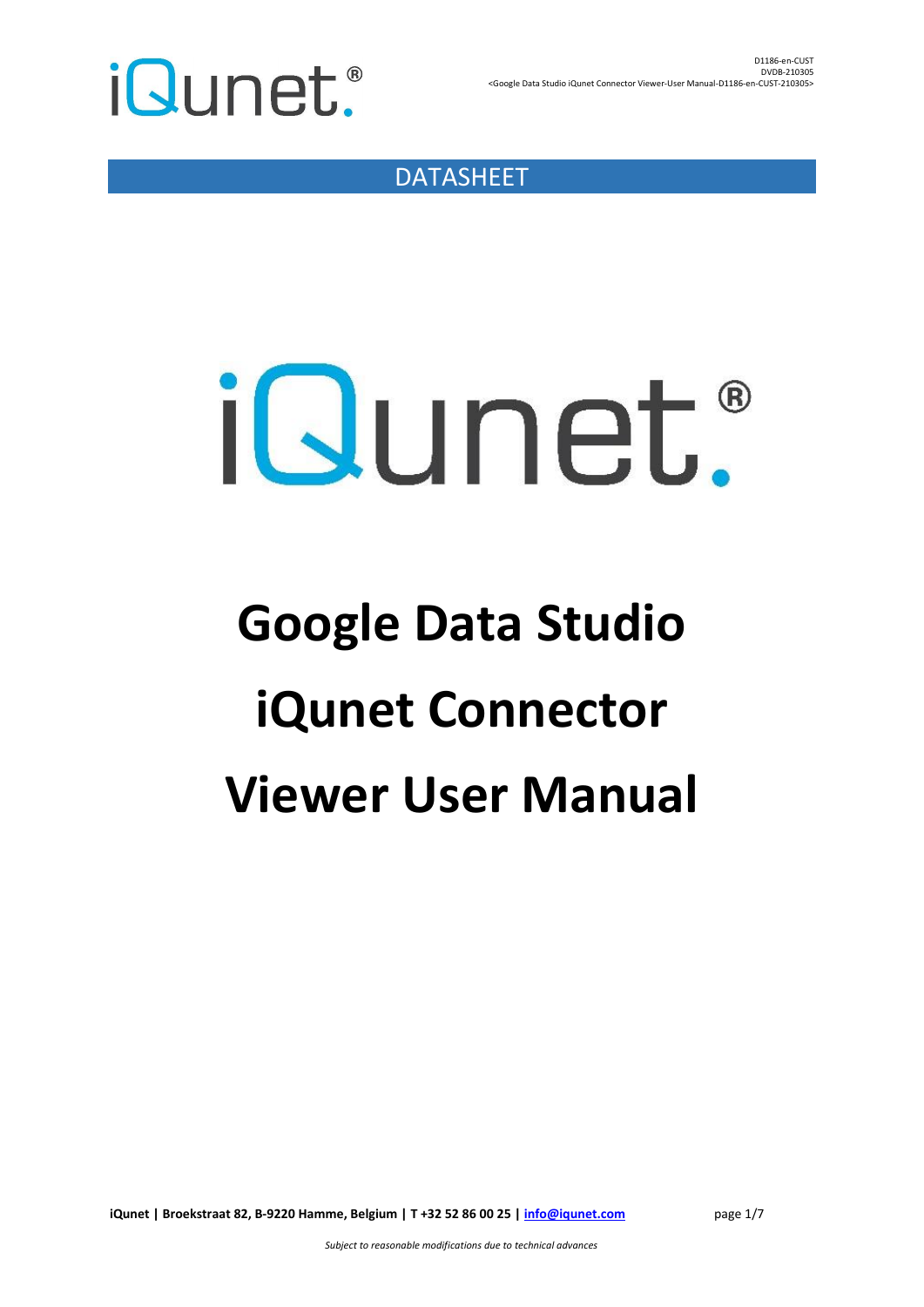### DATASHEET

### **How to open and view a Google Data Studio dashboard**

#### <span id="page-1-1"></span>**1. Open the Google Data Studio dashboard via email invitation**

Sensors

Overview

1.1. Go to your Gmail account inbox and open the 'Invitation to view' email. Click on 'Open'.

| $\sqrt{2}$ | @gmail.com) has invited you to view the following file:<br>Demo Server iQunet<br>ы<br>Open                                                   |                     |  |
|------------|----------------------------------------------------------------------------------------------------------------------------------------------|---------------------|--|
|            | Google Data Studio: Easy reporting and analysis across all your data.<br>Google LLC, 1600 Amphitheatre Parkway, Mountain View, CA 94043, USA | Google <sup>®</sup> |  |

<span id="page-1-0"></span>1.2. You will be asked to authorize the iQunet Edge Connector to view the complete report. If you immediately get a popup window when opening the report, click on the 'Authorise' button. If this popup does not show up, click on 'Authorise now' in one of the created charts.

| iQunet.                                                | <b>Login to Server Dashboard</b>                                                            | Monitoring:<br>Demo Server<br>Location: iQunet Hamme |
|--------------------------------------------------------|---------------------------------------------------------------------------------------------|------------------------------------------------------|
| production by<br>$\bullet$<br>---                      | plant of the first<br>75:a2:1e:e2:<br>Authorise now<br>Connected: A<br>h - - - - <i>- 1</i> |                                                      |
| <b>OIOIOIO</b>                                         | V<br>A<br>Authorise now<br>51:ca:31:6e:<br>Ø                                                |                                                      |
| $\bullet$ iii<br>$\cup$ K<br>$\triangledown$<br>$\vee$ | v<br>$\vee$ A.<br>ae:c2:a9:73:<br>A<br>Authorise now<br>Ø                                   |                                                      |
| VIII.<br>$\vee$<br>$\vee$                              | V<br>A<br>▽<br>$\omega$<br>A<br>ed:a4:0f:5b:<br>Authorise now                               |                                                      |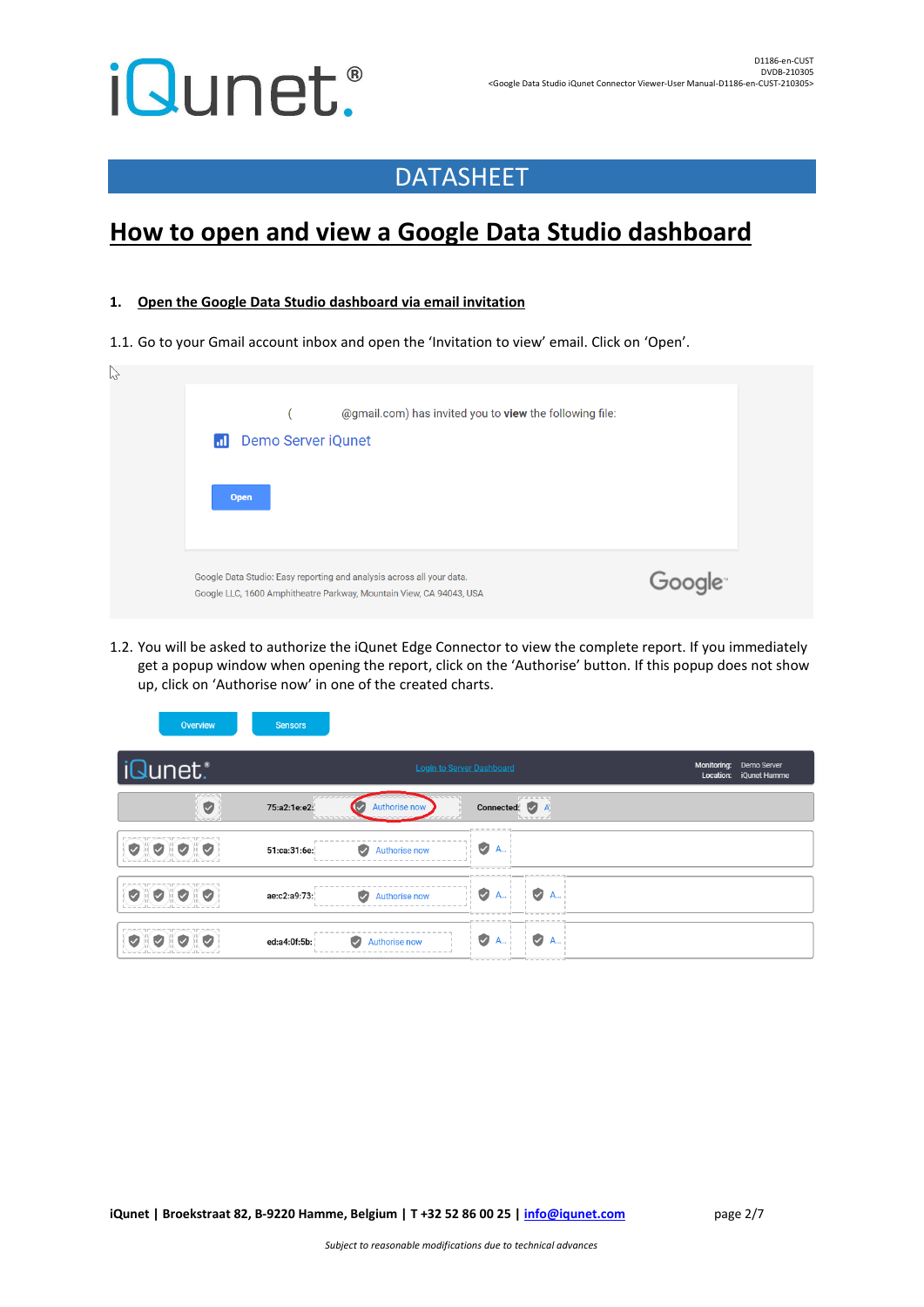### DATASHEET

#### 1.3. Click on the 'Authorise' button.

|               | Authorise connector to view complete report<br>The report that you're trying to view contains data from the following Community Connector. To view this data, you need to authorise the connector. |
|---------------|----------------------------------------------------------------------------------------------------------------------------------------------------------------------------------------------------|
|               | View more information on Community Connectors                                                                                                                                                      |
| iQunet:       | iQunet Edge Connector                                                                                                                                                                              |
|               | By iQunet bv                                                                                                                                                                                       |
|               | Gateway for iQunet Edge Servers                                                                                                                                                                    |
|               | It is your responsibility to review and comply with all applicable third party TOS.                                                                                                                |
|               | <b>A Attention:</b> This connector has not been verified or reviewed. It is recommended that you only use community connectors<br>from trusted sources.                                            |
|               | <b>LEARN MORE</b><br><b>REPORT AN ISSUE</b>                                                                                                                                                        |
| Authorisation |                                                                                                                                                                                                    |
|               |                                                                                                                                                                                                    |
|               | Data Studio requires authorisation to use<br>this community connector.                                                                                                                             |
|               | <b>AUTHORISE</b>                                                                                                                                                                                   |

#### 1.4. Select your Google account.

Remark: you can always create a dummy Google account for the iQunet Sensor Dashboard and Data Studio if you do not want to use your personal account.



**iQunet | Broekstraat 82, B-9220 Hamme, Belgium | T +32 52 86 00 25 | [info@iqunet.com](mailto:info@iqunet.com)** page 3/7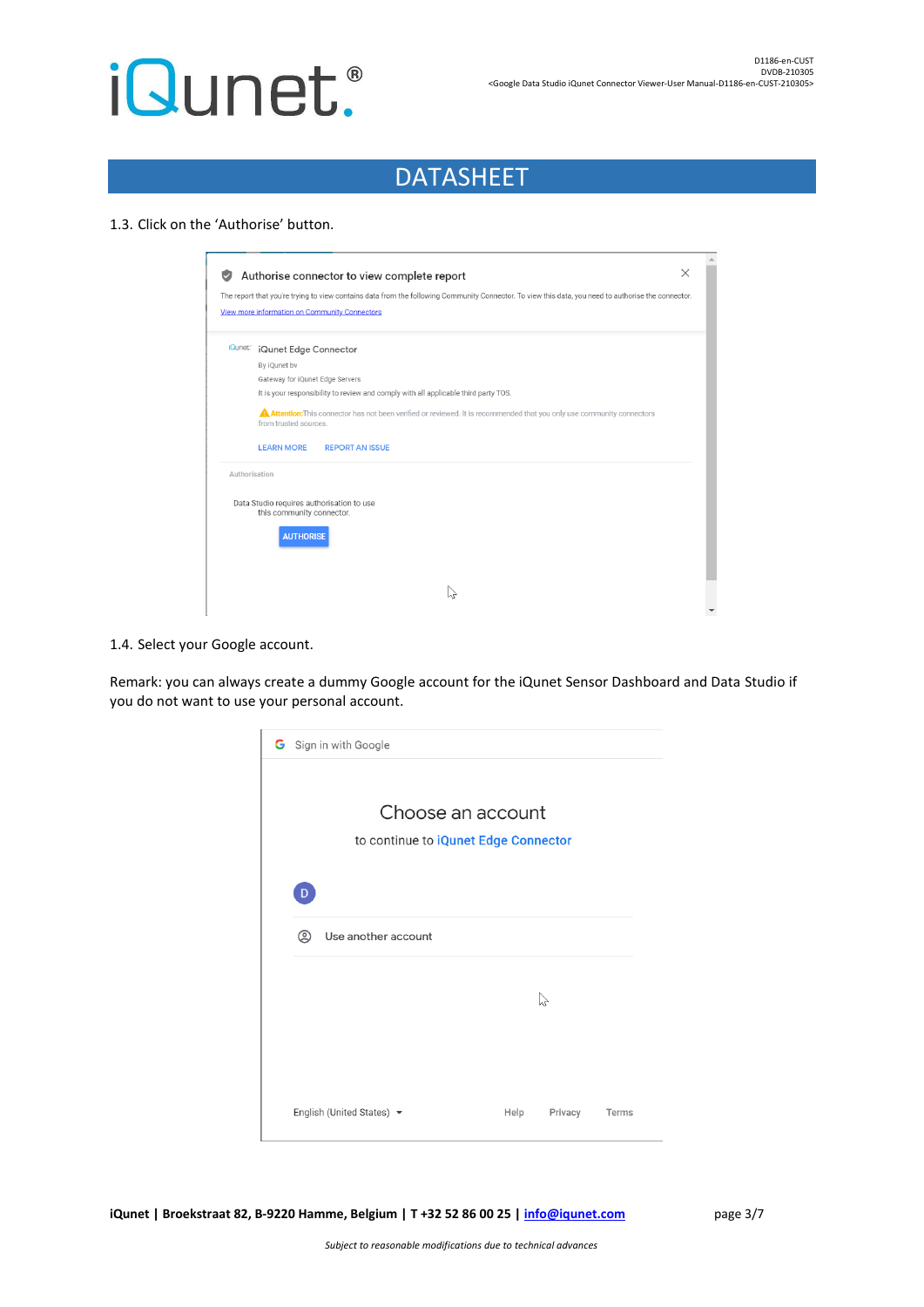#### DATASHEET

1.5. You will get a warning that the app is not verified. You can ignore this warning. Click on 'Advanced' at the bottom left.



#### This app isn't verified

This app hasn't been verified by Google yet. Only proceed if you know and trust the developer.

 $\sum$ 

Advanced

**BACK TO SAFETY** 

1.6. Click on 'Go to iQunet Edge Connector' at the bottom.

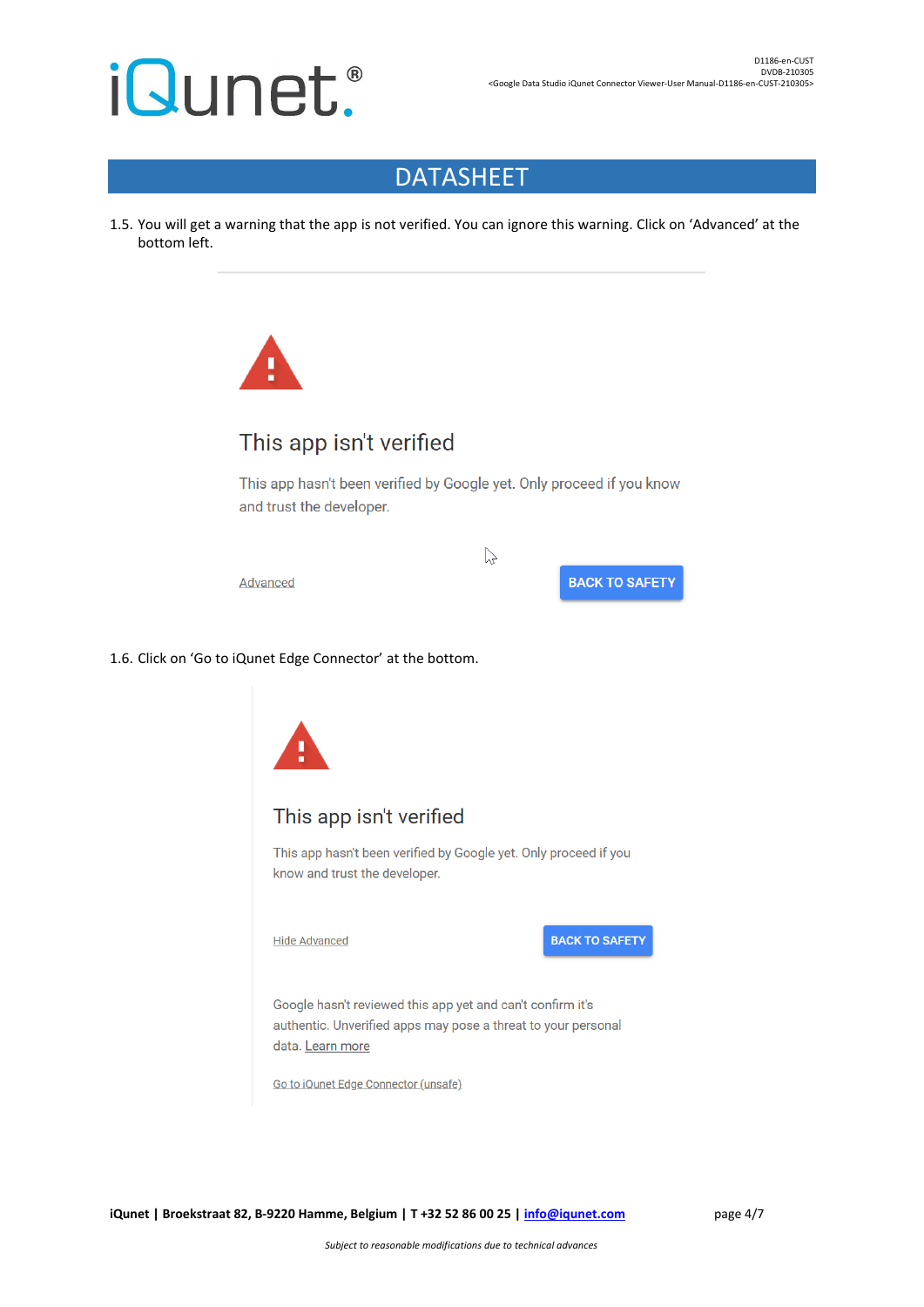#### DATASHEET

1.7. Allow the iQunet Edge Connector to access your Google account.

| <b>iQunet Edge Connector wants to</b><br>access your Google Account<br>D                                                                                                                                                                          |  |  |  |  |  |
|---------------------------------------------------------------------------------------------------------------------------------------------------------------------------------------------------------------------------------------------------|--|--|--|--|--|
| This will allow iQunet Edge Connector to:                                                                                                                                                                                                         |  |  |  |  |  |
| Connect to an external service<br>÷                                                                                                                                                                                                               |  |  |  |  |  |
| Make sure you trust iQunet Edge Connector                                                                                                                                                                                                         |  |  |  |  |  |
| You may be sharing sensitive info with this site or app. Learn<br>about how iQunet Edge Connector will handle your data by<br>reviewing its terms of service and privacy policies. You can always<br>see or remove access in your Google Account. |  |  |  |  |  |
| Learn about the risks                                                                                                                                                                                                                             |  |  |  |  |  |
| <b>Allow</b><br>Cancel                                                                                                                                                                                                                            |  |  |  |  |  |

1.8. The iQunet Edge Connector is now authorized and the charts will start loading in the report. Depending on your account's security settings you might receive a text message or email warning you about the granted access. You can ignore this mail or check the activity and confirm that you granted the access.



**iQunet | Broekstraat 82, B-9220 Hamme, Belgium | T +32 52 86 00 25 | [info@iqunet.com](mailto:info@iqunet.com)** page 5/7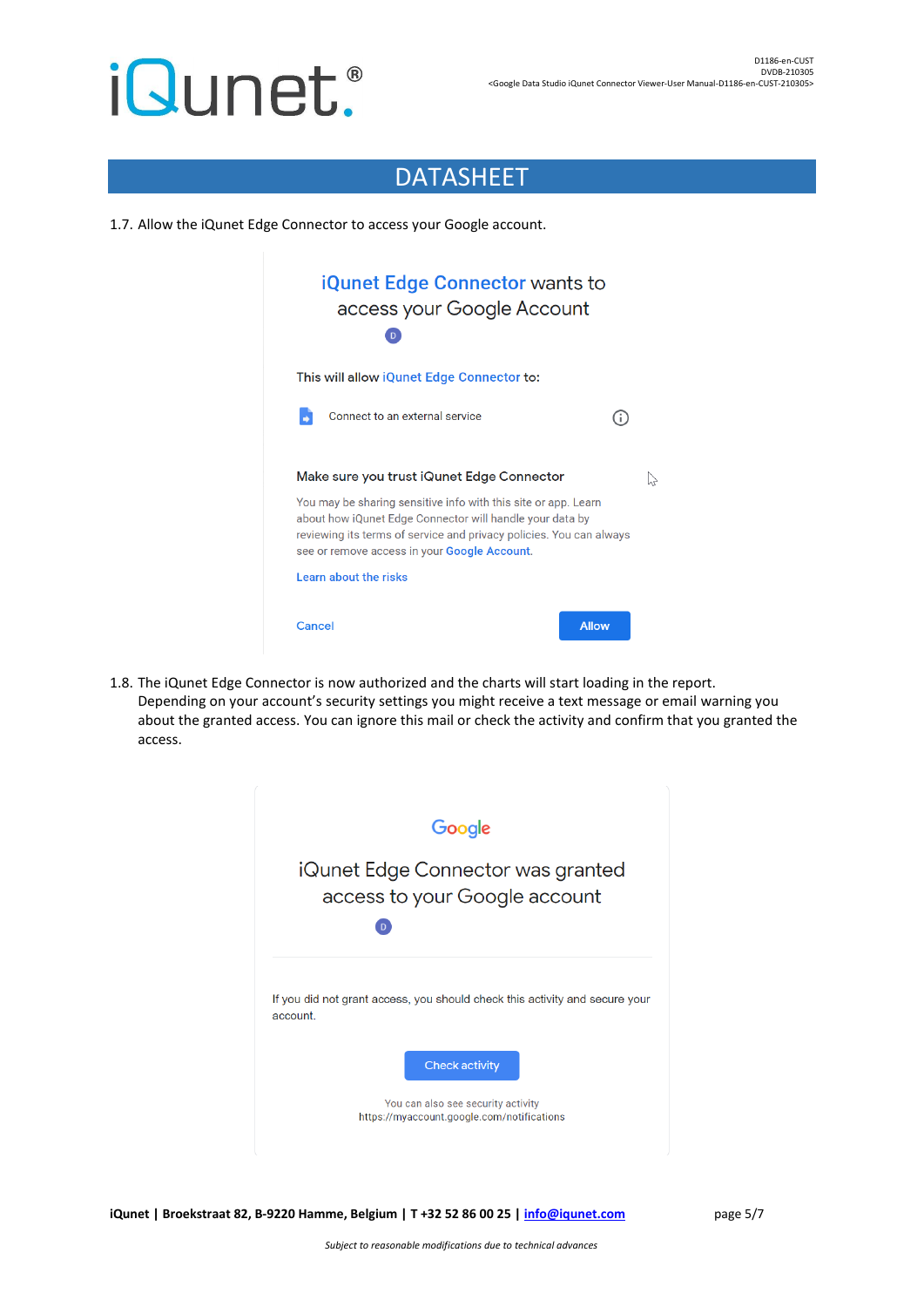### DATASHEET

1.9. You can scroll through the different pages in the report by clicking on the light blue tabs at the top of the page (above the iQunet header) or by clicking on the arrow icons at the top left under the report title.

| Demo Server iQunet<br>÷<br>◇ Overview (Page 1 of 2 | Overview<br>$\heartsuit$                | <b>Sensors</b>                                |                |                                                   |                  | Ω : |
|----------------------------------------------------|-----------------------------------------|-----------------------------------------------|----------------|---------------------------------------------------|------------------|-----|
|                                                    | iQunet.                                 | Login to Server Dashboard                     |                | Monitoring: Demo Server<br>Location: iQunet Hamme |                  |     |
|                                                    | $\begin{bmatrix} -1 \\ 0 \end{bmatrix}$ | 75:a2:1e:e2: Base Station                     | Connected: Yes |                                                   |                  |     |
|                                                    | taat See<br>∴∩                          | 51:ca:31:6e: in box - IP67 - server-Temp only |                |                                                   |                  |     |
|                                                    |                                         | ae:c2:a9:73: water pump - pump house 2        | $\Omega$<br>G  |                                                   |                  |     |
|                                                    | Alerm X Alerm Y Alerm Z Last Scon       | ed:a4:0f:5b: water pump - base frame          | $\Omega$       |                                                   |                  |     |
|                                                    |                                         |                                               |                |                                                   | @ 2020 iOungt by |     |

Remark: if you open a Google Data Studio report or reopen it by refreshing the browser, the data used in the report will be refreshed. However, if the download of new data values takes longer than 5 seconds, the report will show old, cached history values (the data available after the previous refresh). Google Data Studio report data is only automatically refreshed every 12 hours.

Remark: you can check if data is coming from the cache by opening the report and looking in the bottom left corner. When all the charts on the current page are being served from the cache, you'll see a lightning bolt icon along with the time and date of the last update.

#### Data Last Updated: 22/09/2021 11:38:16 | Privacy Policy

Remark: report viewers do unfortunately not have the option to refresh the report data manually. When an editor clicks on the refresh button however, report data will be updated at the global level and also be available for report viewers.

1.10. You can see the detailed data points by hovering the mouse over the graphs.



**iQunet | Broekstraat 82, B-9220 Hamme, Belgium | T +32 52 86 00 25 | [info@iqunet.com](mailto:info@iqunet.com)** page 6/7